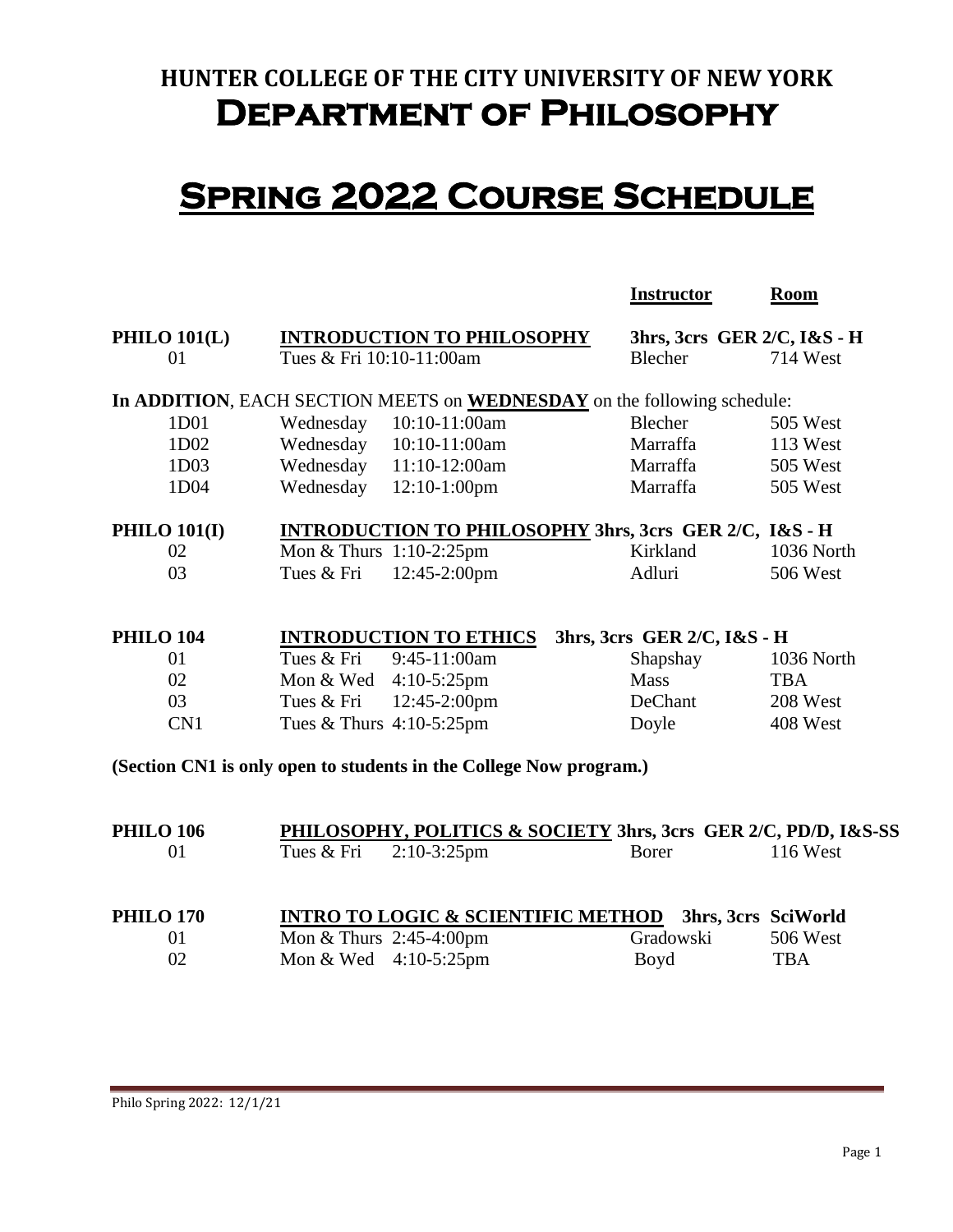|                                                                                                                               |                          |                                                                                                                                  | <b>Instructor</b>  | <b>Room</b> |  |
|-------------------------------------------------------------------------------------------------------------------------------|--------------------------|----------------------------------------------------------------------------------------------------------------------------------|--------------------|-------------|--|
| PHILO $212(W)$                                                                                                                |                          | CLASSICAL GREEK PHILOSOPHY 3hrs, 3crs GER 3/A, PD/D                                                                              |                    |             |  |
| 01                                                                                                                            | Tues & Fri               | Prereq: Engl 120 or equivalent plus one course in philosophy<br>$9:45-11:00$                                                     | Press              | 505 West    |  |
|                                                                                                                               |                          |                                                                                                                                  |                    |             |  |
|                                                                                                                               |                          |                                                                                                                                  |                    |             |  |
| PHILO $215(W)$                                                                                                                |                          | <b>FOUNDATIONS OF MODERN PHILOSOPHY 3hrs, 3crs GER 3/A, PD/D</b><br>Prereq: Engl 120 or equivalent plus one course in philosophy |                    |             |  |
| 01                                                                                                                            | Tues & Fri               | $2:10-3:25$ pm                                                                                                                   | Keating            | 505 West    |  |
|                                                                                                                               |                          |                                                                                                                                  |                    |             |  |
| PHILO $221(W)$                                                                                                                | <b>INDIAN PHILOSOPHY</b> | 3hrs, 3crs                                                                                                                       | GER 3/A PD/A       |             |  |
|                                                                                                                               |                          | Prereq: Engl 120 or equivalent plus one course in philosophy                                                                     |                    |             |  |
| 01                                                                                                                            | Tues & Fri               | 3:45-5:00pm                                                                                                                      | Adluri             | 412 West    |  |
|                                                                                                                               |                          |                                                                                                                                  |                    |             |  |
| PHILO $226(W)$                                                                                                                |                          | AFRICAN-AMERICAN PHILOSOPHY 3hrs, 3crs GER 3/A PD/B                                                                              |                    |             |  |
| 01                                                                                                                            |                          | Prereq: Engl 120 or equivalent plus one course in philosophy<br>Mon & Thurs 11:10-12:25pm                                        | Whittaker          | 408 West    |  |
|                                                                                                                               |                          |                                                                                                                                  |                    |             |  |
|                                                                                                                               |                          |                                                                                                                                  |                    |             |  |
| PHILO 228(W)                                                                                                                  |                          | <b>EXISTENTIALISM 3hrs, 3crs GER 3/A PD/D</b><br>Prereq: Engl 120 or equivalent plus one course in philosophy                    |                    |             |  |
| 01                                                                                                                            | Mon & Wed 4:10-5:25pm    |                                                                                                                                  | Silver             | 505 West    |  |
|                                                                                                                               |                          |                                                                                                                                  |                    |             |  |
| PHILO $230(W)$                                                                                                                |                          | <b>FEMINIST PHILOSOPHY</b>                                                                                                       | 3hrs, 3crs GER 3/B |             |  |
|                                                                                                                               |                          | Prereq: Engl 120 or equivalent plus one course in philosophy                                                                     |                    |             |  |
| 01                                                                                                                            | Mon & Wed 5:35-6:50pm    |                                                                                                                                  | Gawel              | C110 North  |  |
|                                                                                                                               |                          |                                                                                                                                  |                    |             |  |
| <b>PHILO 246(W)</b>                                                                                                           |                          | POLITICAL PHILOSOPHY                                                                                                             | 3hrs, 3crs GER 3/B |             |  |
| 01                                                                                                                            |                          | Prereq: Engl 120 or equivalent plus one course in philosophy<br>Mon & Thurs 11:10-12:25pm                                        | Dahbour            | C112 North  |  |
|                                                                                                                               |                          |                                                                                                                                  |                    |             |  |
|                                                                                                                               |                          |                                                                                                                                  |                    |             |  |
| <b>PHILO 252</b>                                                                                                              |                          | <b>PROBLEMS OF LAW AND MORALITY 3hrs, 3crs GER 3/B</b><br>Prereq: Engl 120 or equivalent plus one course in philosophy           |                    |             |  |
| Crosss-listed POLSC 31754                                                                                                     |                          |                                                                                                                                  |                    |             |  |
| 01                                                                                                                            |                          | Mon & Thurs 11:10-12:25pm                                                                                                        | Ross               | 424 North   |  |
|                                                                                                                               |                          |                                                                                                                                  |                    |             |  |
|                                                                                                                               |                          |                                                                                                                                  |                    |             |  |
| PHILO $255(W)$<br><b>ENVIRONMENTAL PHILOSOPHY 3hrs, 3 crs</b><br>Prereq: Engl 120 or equivalent plus one course in philosophy |                          |                                                                                                                                  |                    |             |  |
| 01                                                                                                                            | Mon & Thurs 1:10-2:25pm  |                                                                                                                                  | Dahbour            | 407 TH      |  |
| Philo Spring 2022: 12/1/21                                                                                                    |                          |                                                                                                                                  |                    |             |  |